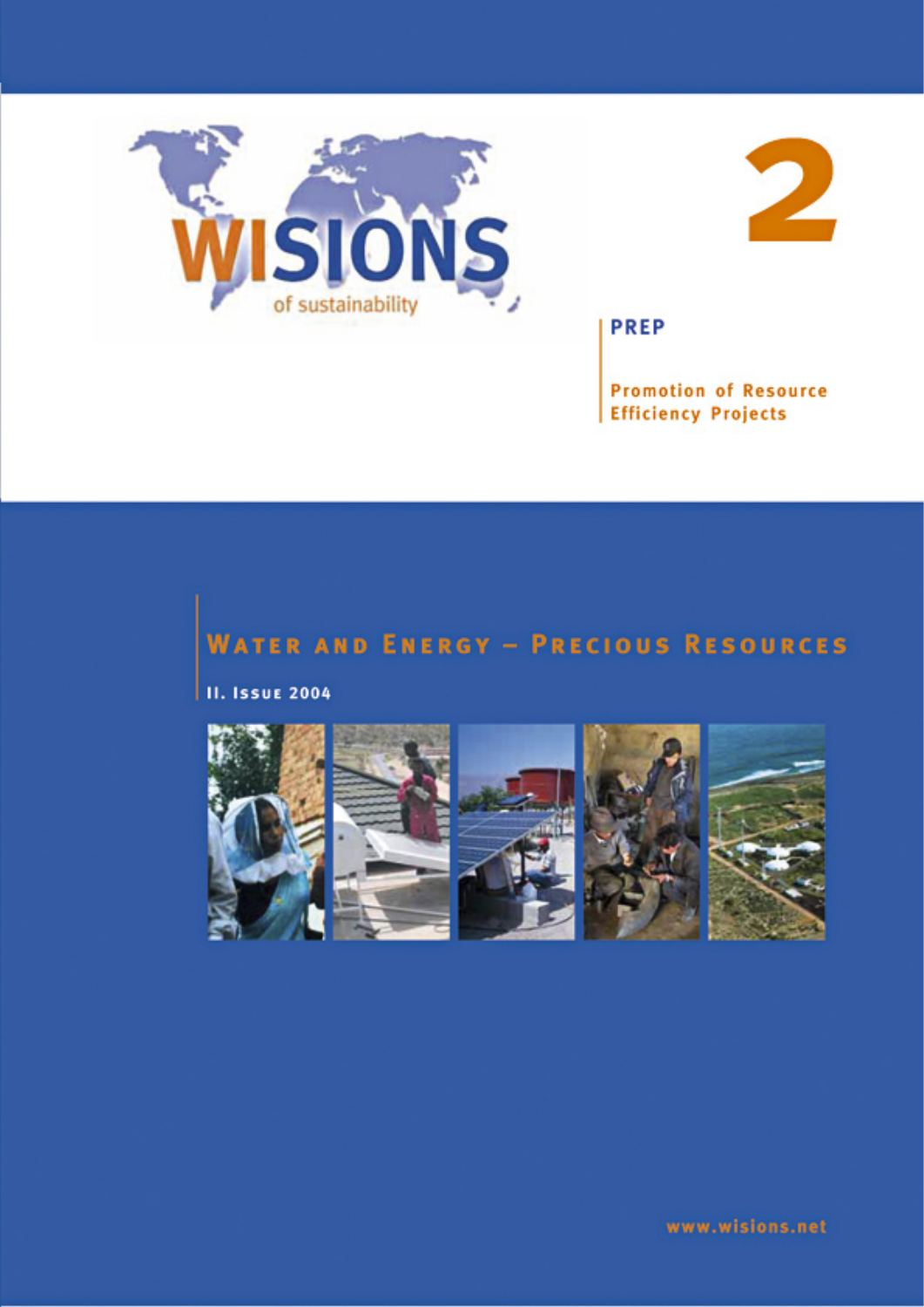## **WISIONS** Sustainable development is possible

WISIONS is an initiative of the Wuppertal Institute for Climate, Environment and Energy, carried out with the support of the Swiss-based foundation Pro-Evolution to foster practical sustainable energy projects.

Sustainable development is possible. Numerous innovative and valuable contributions from different countries, fields and institutions have shown that an appropriate reconciliation of economic, ecological and social factors is not unrealistic utopia. A promising start is made, but the greatest challenge still facing humanity in the 21st century is to learn how to use the world's resources more efficiently and in an ecologically sound and socially balanced way.

Progress is being made; however, a dozen years after the UN Conference on Environment and Development in Rio de Janeiro, many people, especially in developing countries, still lack access to resources, clean technologies and education. At the same time, people's level of resource consumption and means of production remains unsustainable.

To meet global challenges like climate change, water scarcity and poverty, it is necessary to foster projects of potential strategic global importance by supporting them so that they can be implemented locally. Examples of good practice need to be actively promoted to a wider audience.

WISIONS promotes good practice in resource efficiency through its publication of relevant successful projects in its Promotion of Resource Efficiency Projects: PREP

WISIONS also provides consulting and support to ensure the potential seen in visions of renewable energy and energy efficiency can become mature projects through its Sustainable Energy Project Support: SEPS

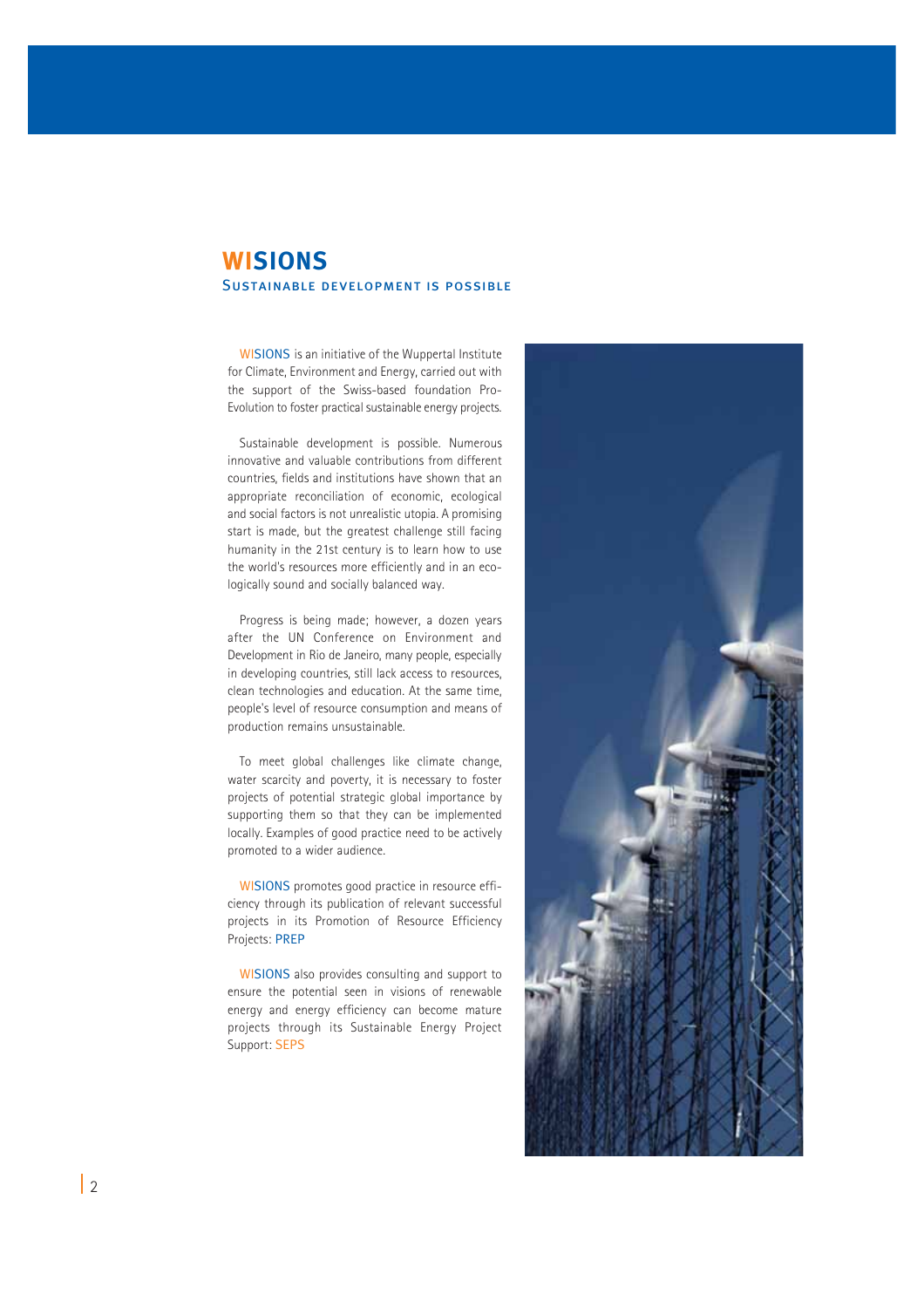## **Water and Energy** Precious Resources

Water and energy are two of the most precious and essential resources for human survival and well-being. All projections point towards a growing demand for water and energy in the future, due to population growth and/or improvement in living standards and also due to high levels of resource consumption in certain parts of the world. However, supplies of freshwater and fossil energy sources are limited. Hundreds of millions of people already lack adequate access to the clean water they need for drinking, cooking, sanitation and agriculture. During the past century, the world's population has tripled, but water use has increased sixfold.

Households in industrialised countries use more water than those in developing countries. Projections show that, by 2025, people living in developed countries will use 149 litres of water per person per day, while people living in developing countries will each use 93 litres. It is not only the water use that is unevenly distributed; the water resources themselves are concentrated in certain parts of the world. In conclusion, this means that by 2025 as many as four billion people, or one half of the world's population, could live in conditions of severe water scarcity, especially in Africa, the Middle East and South Asia.



Photo: Elke Oerter

The energy consumption in developing countries is expected to double within the next 20 years, leading to serious supply problems especially for fast growing economies like China. Clearly, water and energy are inseparably connected and a combined approach should be used to deal with both issues. The lack of access to energy often restricts the availability of fresh water and vice versa: for example, water delivery relies on energy for pumping, and conventional energy production is dependent on the availability of water.

Depending on local characteristics, water services can account for a major share of the total amount of energy consumed. In southern California for instance, water provision to residential customers consumes an equivalent of about one-third of the total average household electric use in the region. In Spain's Canary Islands, energy consumption of desalination plants is expected to double by 2012, by which point they will account for 20 per cent of the total amount of electricity consumed.

In this second brochure, WISIONS aims to focus on the significance of a combined approach to water and energy and to present a number of projects from around the globe that have been successfully implemented, with the intention of further promoting the particular approaches used by these projects. Using a key number of internationally accepted criteria, the main consideration for selection of the projects was energy and resource efficiency, but social aspects such as the inclusion of local population were also of relevance. The assessment of the projects also included the consideration of regional factors acknowledging different needs and potentials.



All projects that fulfilled our application criteria were independently reviewed, and five of them, with the potential to make a significant impact on global energy and resource efficiency, are published in the following pages. We are pleased to present good practice examples from ambitious projects which have been successfully implemented on four different continents. All of these projects are appropriate within their local context and have been developed to a level which meets our selection criteria. Although uniquely designed for a particular setting and problem, the projects presented can be adapted to different situations or can provide valuable information from their implementation phase. Links to the illustrated goodpractice examples shown in the brochure, as well as a couple of other issue-related projects, are available on our website www.wisions.net

The selected projects are not intended to represent the only possible directions to take in the field of water and energy but they do demonstrate promising approaches.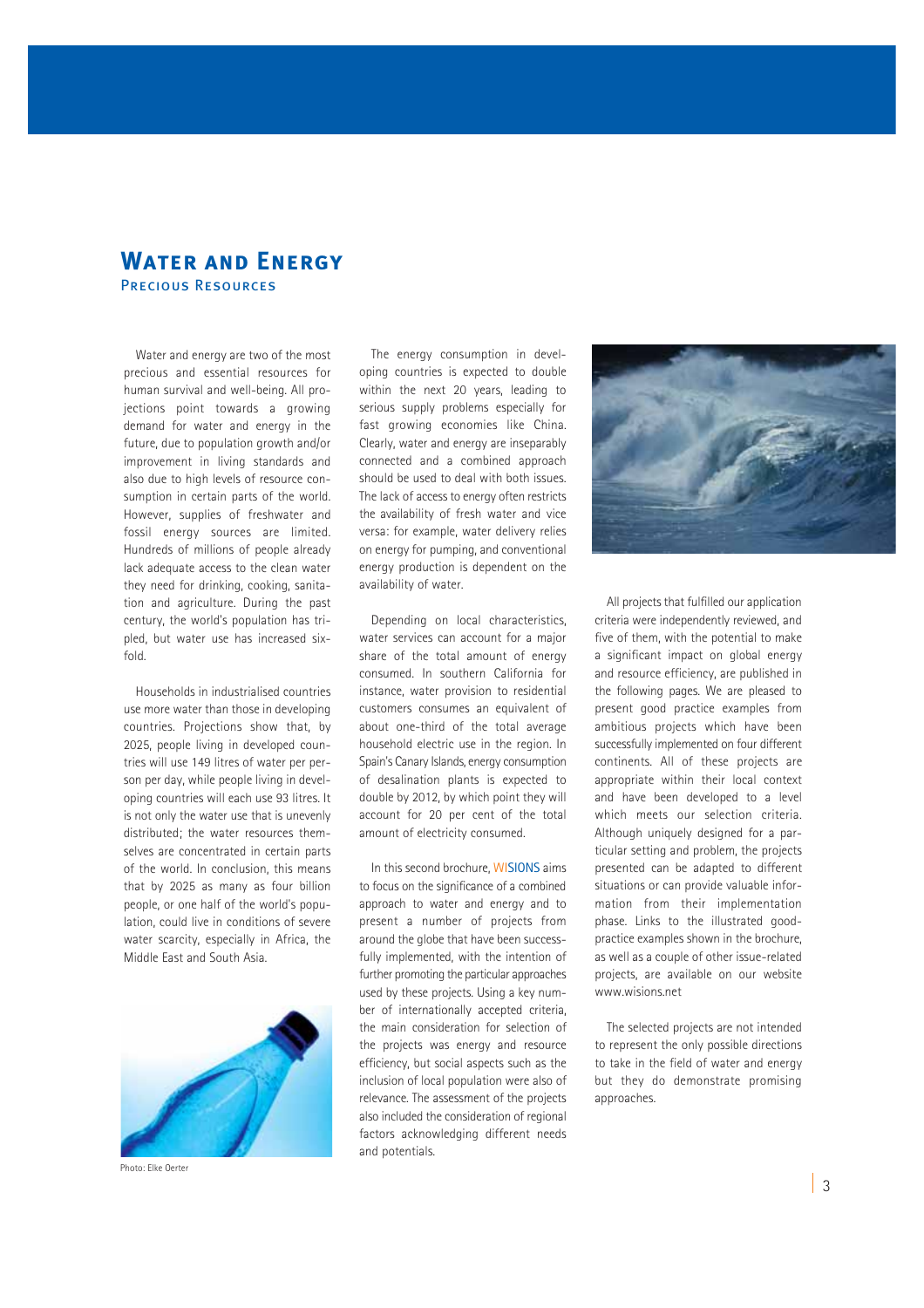## **INTEGRATING WOMEN in Energy and Water Projects**

## **Location:**

Palpa and Dhankuta, Nepal

#### **Project's Aim:**

Promote the integration of women in decisionmaking, implementation and management of household energy and water initiatives, thereby developing their capacity for income generation

#### **Technical Answer:**

Increase women's access to clean technology to meet their needs



In order to identify the needs and obstacles relating to water and energy initiatives at household and community level and to initiate appropriate solutions, the Centre for Rural Technology, Nepal (CRT/N), in partnership with local NGOs, implemented a two year pilot project between April 2002 and April 2004. The project, entitled "Women in Energy and Water Management", took place in two of the hilly districts of Nepal, i.e. Palpa and Dhankuta, and was supported by the International Centre for Integrated Mountain Development (ICIMOD) and the United Nations Environment Programme (UNEP).

The field project implementation started with the collection of baseline information, the development of guidelines and training manuals, and a variety of training activities for women's groups. The field implementation also included the supply of specific, high priority technological equipment related to household energy and water. The project was implemented in a participatory manner and women were involved in all the stages from need identification to planning and implementation. Emphasis was also given to developing links with other local institutions and support agencies.

#### **BENEFITS**

The project has generated a significant impact in terms of improving women's access to household energy and water management services, thereby reducing their workload. The time saved can eventually be used for income generation. These activities are undertaken based on the women's needs, their inherent skills and the locally available resources, thereby contributing to their economic capacity and increasing their access to improved and efficient water and energy services - which helps alleviate the hardship associated with the livelihood of these women and their families.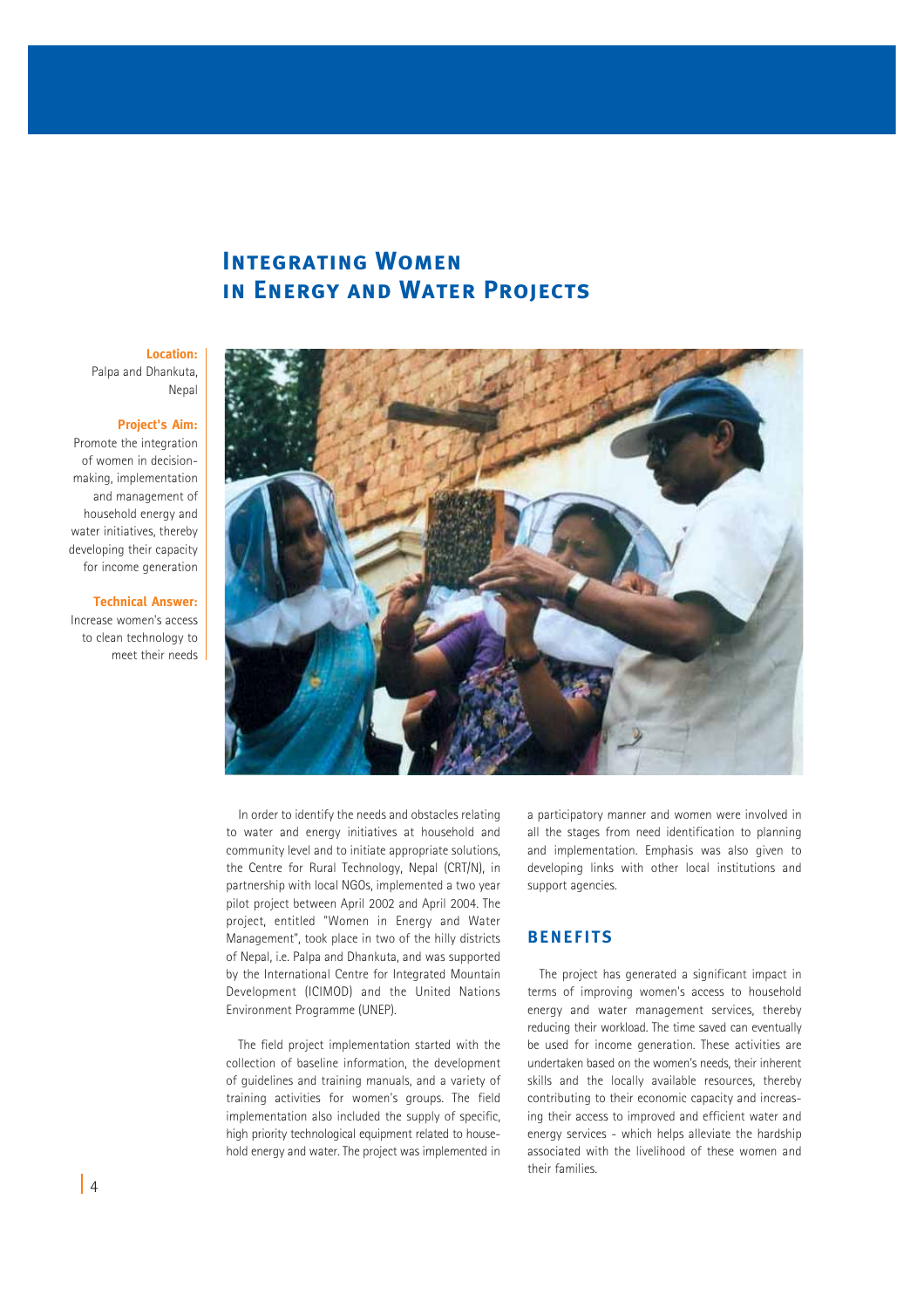#### **TECHNOLOGY**

The technologies adopted are simple, proven and cost-effective. Within the short period of two years, 180 improved cooking stoves, 96 drip irrigation systems, 10 waste water management systems, 6 solar driers and 1 large green house, 48 modern toilets, 10 sprinkler systems and 52 bee-keeping practices were adopted at household level, and 1 water harvesting jar, 1 irrigation tank and 10 polybag nurseries were built at community level.

A technology village centre has been established in both the project sites incorporating the households of users for live promotion and demonstration of the application of appropriate technologies to the community. The technology village centre has been very well received by the community and line agencies in the district. The demonstrative effect of this is in the procurement of different technologies by members of the community. Realising its effectiveness, the local government body is in the process of replication in other areas outside the current designated project area.

### **SUSTAINABILITY**

The sustainability of the project is guaranteed by the in-depth involvement of project members. Women participating in the project gain knowledge through technical training. 20 women are trained as 'trainers' and more than 200 women throughout the project area have received training on technical and institutional aspects and energy and water related business development. These trained women are actively engaged

in providing information and technical services to the project communities.

The technology costs are met, for the most part, by the users, which increases the sense of ownership and guarantees optimal use. A revolving fund is available to women for investment purposes even after the phasing out of the project.

#### **FINANCIAL ISSUES**

The technology costs were mainly funded by beneficiaries; this contributed towards the effectiveness and sustainability of the project.

A revolving project fund was established to provide access to credit for investing in the procurement of the technologies and to support micro enterprise developments.

#### **OBSTACLES**

Initially, it was difficult to convince the local community, especially the male members, to participate in the project. This barrier was overcome during the project initiation workshop, which clarified that both men and women would benefit from the project.





#### **REPLICABILITY**

The scarcity of water and energy resources, the resulting heavy workload for women, and increasing degradation of water and energy resources are recognised as critical issues in many parts of Nepal. Due to the positive performance of the project in Dhankuta, the District Development Committee of the Government has decided to support the continuation of the activities within the present project area and to replicate the project in another village.

### **CONTACT**

**Centre for Rural Technology, Nepal (CRT/N)** Mr. Ganesh Ram Shrestha Executive Director e-mail: ganesh@crtnepal.org URL: www.crtnepal.org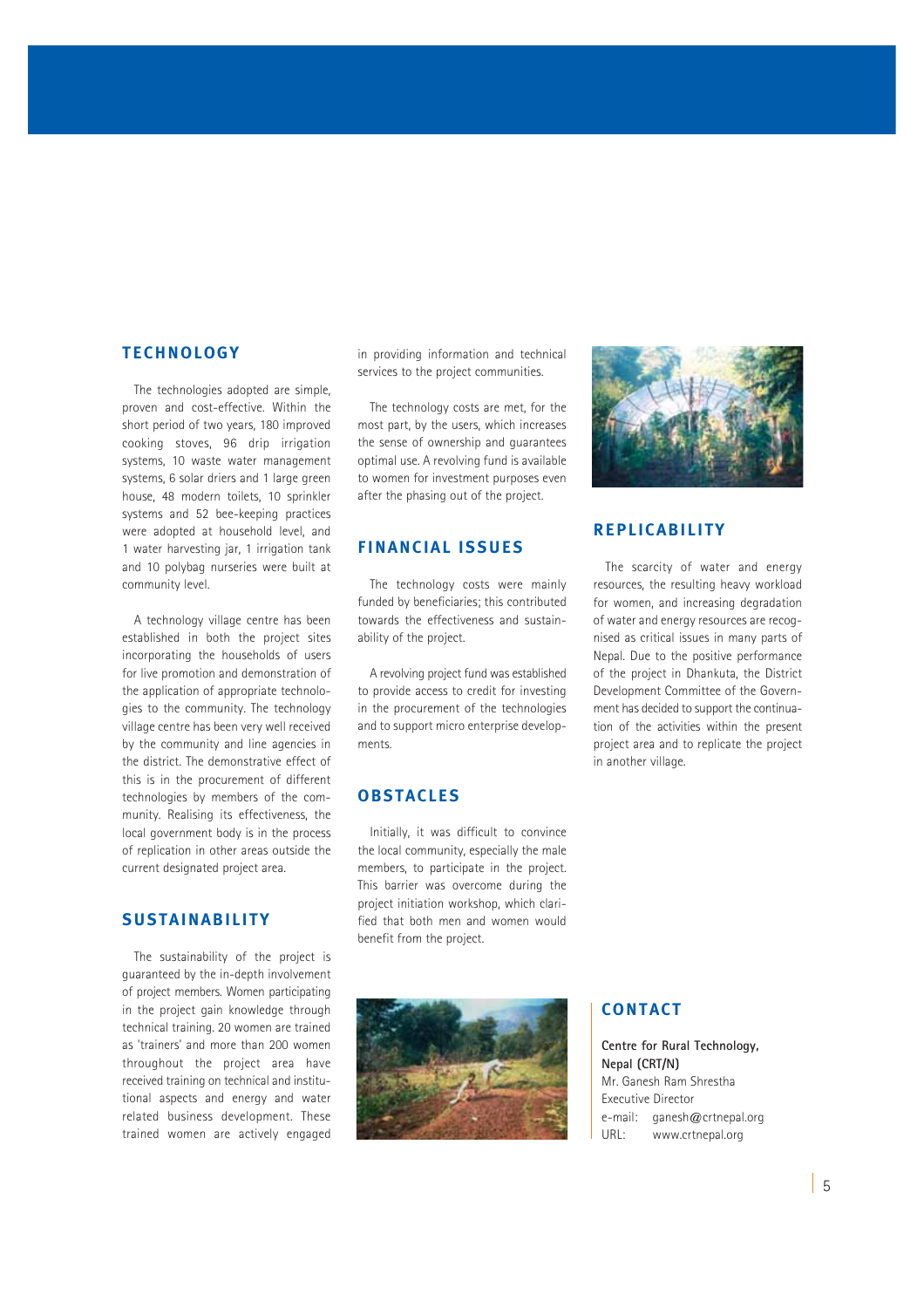# **Local Production and Selling of Solar Water Heaters in Eritrea**

**Location:** Dekemhare, Eritrea

**Project's Aim:** 

North-South and South-South co-operation of SMEs

**Technical Answer:** Technology and knowledge transfer



The Swiss Foundation for Appropriate Technology and Social Ecology (Ökozentrum Langenbruck) has been working for five years in the field of renewable energy in co-operation with partners from Eritrea, Germany and Switzerland. The aim is the development of an economical North-South and South-South co-operation of small- and medium-sized enterprises (SMEs). After careful examination of the market potential of several solar technologies, a stable network of partners was formed. With a targeted training programme it was possible to import the technological knowledge of solar water heaters as well as to create a production site in Eritrea. Based on this technology transfer the local company partner in Dekemhare, Eritrea, Tesinma Sh. Co., was able to construct and sell 163 solar systems within one year. Follow up projects are already in progress. These are designed to:

- **transfer** the technology for producing solar drying systems for drying fruits by environmentally friendly means and to a high quality, and
- to build up trading partnerships for their distribution in Switzerland.

### **BENEFITS**

This project generates environmental as well as social benefits. By switching to renewable energy,  $CO<sub>2</sub>$  emissions are reduced in the long term.

The population benefits from the generation of new jobs to meet local production needs. During the production phase of solar systems about 30 people are employed for one month. For installation of the systems three to four people are engaged at 70 per cent for a year. The production of solar systems so far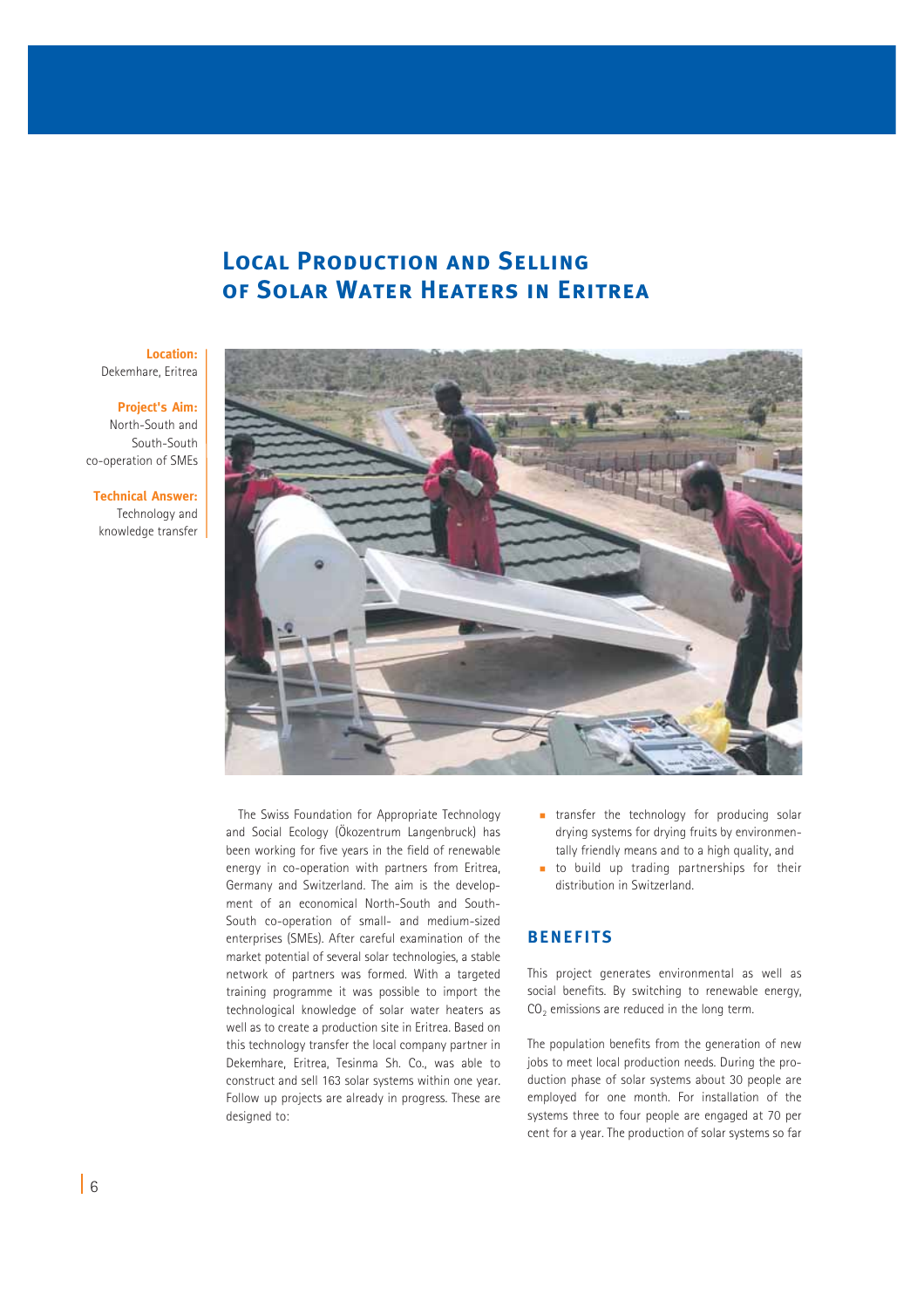has generated the equivalent of between seven and eight full-time positions during the initial year of production.

Hygiene standards are improved due to the possibility of using hot water for cleaning and washing instead of cold water with low dissolving effect.

#### **TECHNOLOGY**

So far 163 Solar Water Heaters of 2 sqm collector area and 140 litre storage tanks have been sold and are in operation.

#### **SUSTAINABILITY**

Eritrea does not possess fossil energy sources; therefore by producing solar systems, the project has a sustainable effect on the economy by reducing import needs and improving the local market. In addition to technology transfer, the transfer of knowledge is also essential. Since 2003 a summer school has been established for all teachers in Eritrean vocational schools. In collaboration with the Ministry of Energy and Mines 32 teachers have been instructed in the areas of solar energy and use of biomass.



#### **FINANCIAL ISSUES**

Total project costs were 69,000 Euro, which included 27,000 Euro for materials and transport. 750 project hours over two years were needed. Financial support from northern governments was low; the project was mainly financed by private foundations and individual investors.

The first 150 solar water heaters have been sold at a price of 450 Euro each, totalling 67,500 Euro. The installed systems save about 2000 t  $CO<sub>2</sub>$  in ten years; therefore one system saves about 10 t  $CO<sub>2</sub>$ . These greenhouse gas emission savings are recognised by myclimate which funds climate protection projects by offering air travellers the opportunity to compensate their flight's impact on the climate by buying a climate ticket in addition to their regular flight ticket. With this money, myclimate has co-financed 200 solar water heating systems at the rate of 168 Euro each. This amounts to a total of 33,600 Euro, of which 25,000 Euro will directly be transferred to the local producer. The remainder is used for other purposes, e.g. selection and monitoring.

#### **OBSTACLES**

The most significant obstacle to implementing projects in developing countries like Eritrea is the need to work on a professional basis. A further difficulty is convincing local government and private businesses to offer their support. A successful strategy to help overcome these obstacles is to build strong local partnerships and to gain their confidence by continuity and long term co-operation.



#### **REPLICABILITY**

The replication of this project is realistic only for areas that are in need of hot water and which are located at high altitude in the northern or southern hemisphere; sub-tropical regions are less qualified. Factors that increase the possibility of replication include the availability of facilities for metal work to a good technical standard, existing technical knowledge of metal work and management, high solar radiation and moderate external temperatures, high energy prices and the availability of raw materials such as steel, copper and glass.

## **CONTACT**

**Foundation for Appropriate Technology and Social Ecology, Switzerland** Mr. Bernd Sitzmann e-mail: sitzmann@oekozentrum.ch URL: www.oekozentrum.ch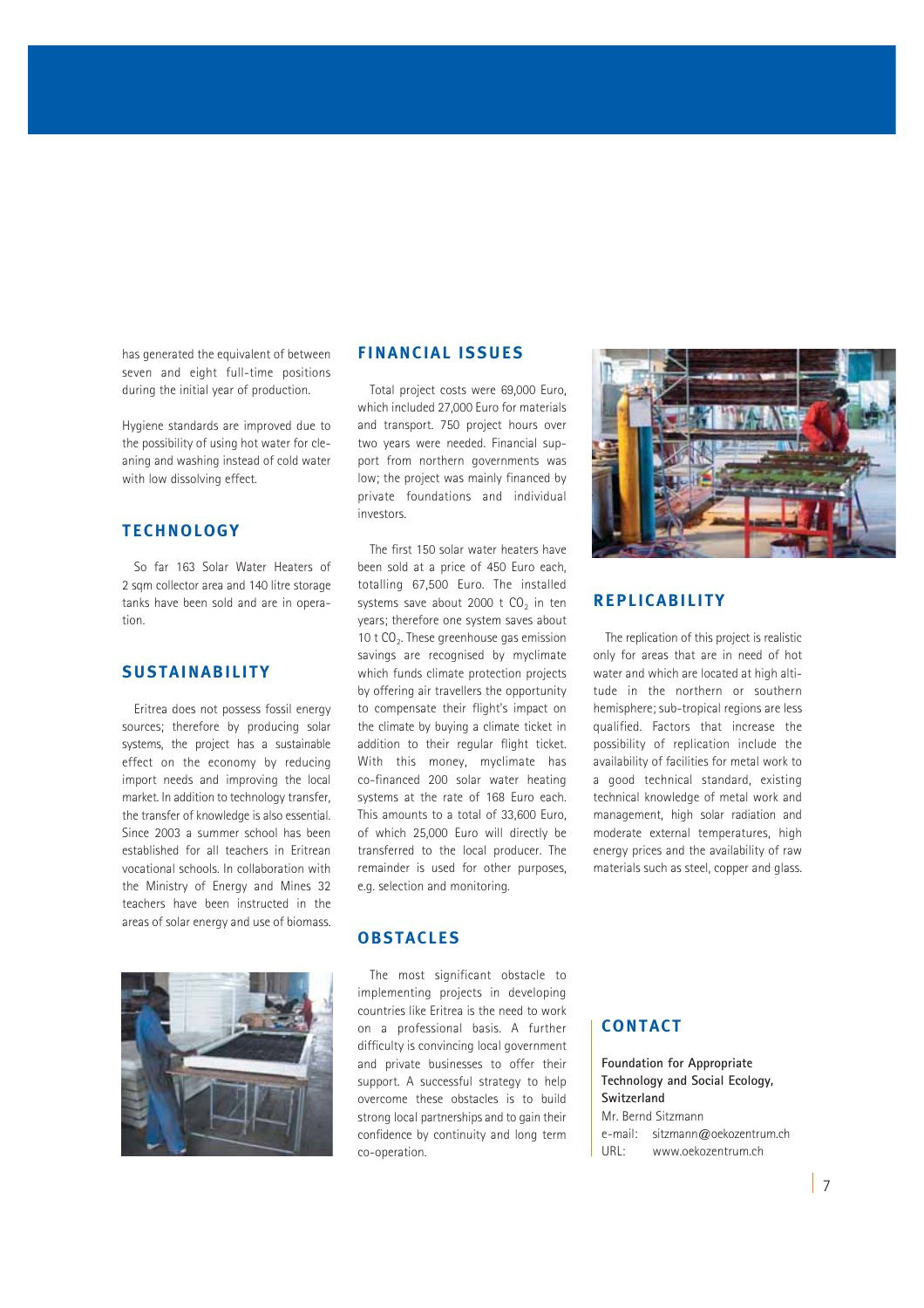## **Drip Irrigation with PHOTOVOLTAIC PUMPING SYSTEMS IN CHILE**

**Location:** Northern Chile

#### **Project's Aim:**

Demonstrate alternatives to diesel pumping irrigation systems

**Technical Answer:** Photovoltaic pumping irrigation systems



Photo: GTZ, PVP-Programme

In locations which are distant from the electric grid, water pumps are usually run by diesel engines that require frequent maintenance and depend on a regular fuel supply. In remote areas of developing countries diesel pumps are often inoperable due to technical problems, resulting in a lack of water and, therefore, in economic risk to the farmers.

In recent years photovoltaic pumping (PVP) systems have proven their technical maturity and high reliability in many remote sites in developing countries, thereby giving scope for the use of PVP coupled to drip irrigation systems for cash crop production.

In the northern part of Chile the Deutsche Gesellschaft für Technische Zusammenarbeit (GTZ) GmbH, together with local farmers, field tested PVP coupled drip irrigation systems. The aim was to clarify whether, and under what circumstances, these systems represent an attractive option for small farmers.

The project focused on peri-urban small and medium-sized farms that use energy and waterconserving forms of irrigation to grow cash crops on up to three hectares of land, generating income that could be used to finance a PV-based irrigation system. Four pilot plants for cash crop production were installed in the Atacama Desert in Northern Chile.

### **BENEFITS**

Farmers in remote areas appreciate the greater reliability of PVP versus diesel systems. Despite extreme climatic conditions, the photovoltaic pumping systems are robust and require low maintenance. For a certain range of applications and water demand, the cost of PVP over the duration of its life is lower than the cost of diesel pumps and therefore offers economic advantages to farmers.

PVP systems offer many environmental benefits. Compared to diesel systems,  $CO<sub>2</sub>$  emissions are ten times lower;  $SO<sub>2</sub>$  emissions as much as fifty times lower. In addition, the water balance is maintained because economics dictate that systems are not over-sized; therefore, the drip irrigation system delivers a water-saving means of cultivation of land.

#### **TECHNOLOGY**

The installed capacity of the four pilot plants ranges between 0.3-1.2 kW peak. The solar modules, pumps and filters which are used are standard components. National manufacturers produced the irrigation systems at a lower cost than international suppliers. However, the photovoltaic pumping systems had to be imported.

During the project, both direct and indirect irrigation systems were tested. The latter pump water into high-level tanks during the day, and the fields are irrigated with a drip irrigation system using gravity. In direct irrigation systems the water is dispersed straight into the irrigation system, resulting in variable irrigation pressure and water flow rates during the day.

#### **SUSTAINABILITY**

To encourage sustainable distribution processes, suppliers of PVP irrigation systems and their local partners or companies were involved in the overall operation of the project. Additionally, great emphasis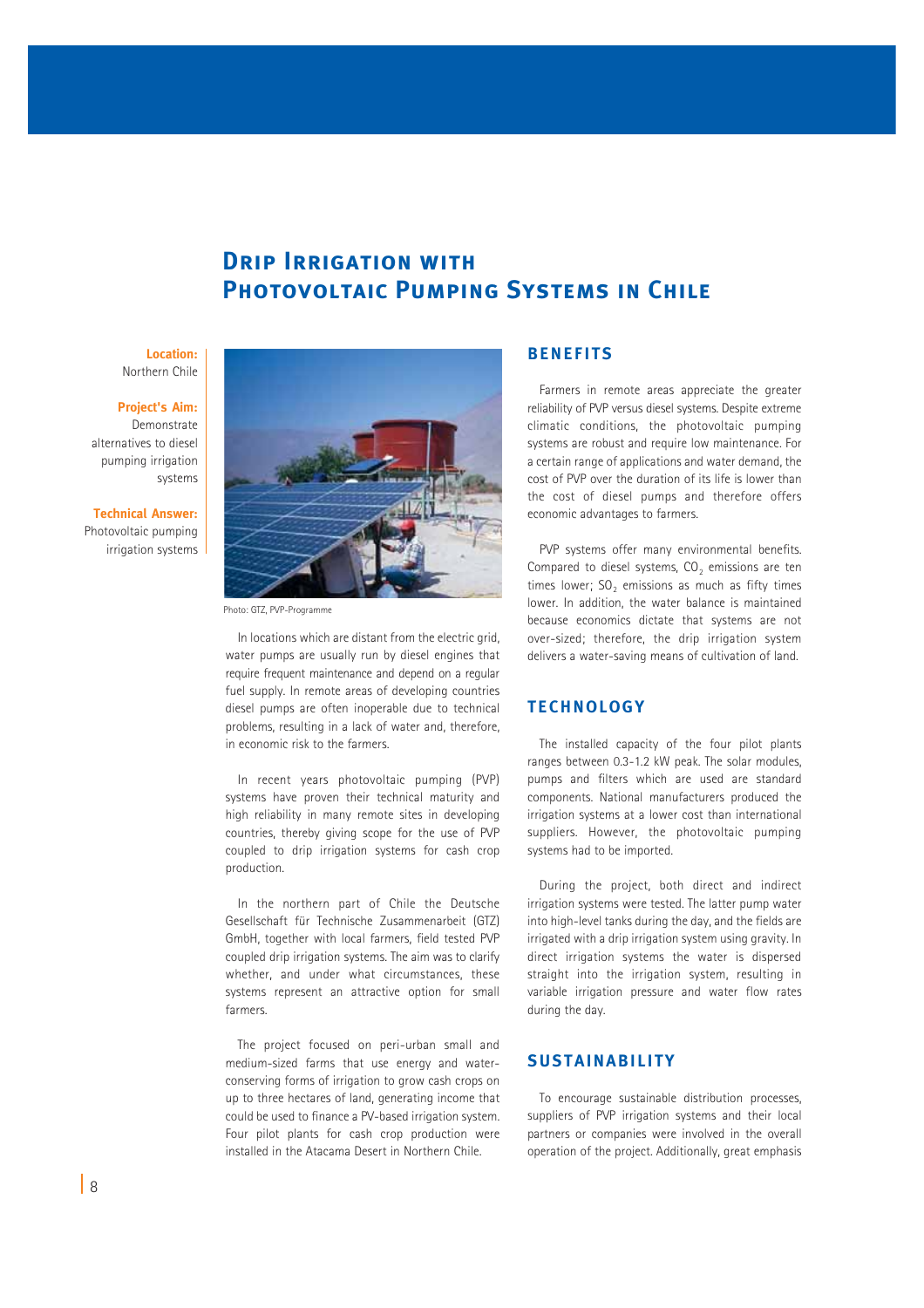was placed on the training of project partners and system users, resulting in a lasting support network able to offer qualitative guidance to the Chilean farmers.

### **FINANCIAL ISSUES**

The initial investment cost of a PVP is approximately three times as much as diesel pumps; however, once a PVP is in place, the operating costs are only a fraction of that of diesel pumps. The lifecycle costs (investment plus operating costs) are in favour of PVP for the small and medium-sized systems used in the project. Cost efficiency is best for PVP with a relatively steady water demand over the year. A cost/revenue analysis for various cash crops was undertaken for an average field of 3 hectares. The results indicated that irrigated farming is profitable in Northern Chile.

#### **REPLICABILITY and OBSTACLES**

Particularly in regions with no access to grid power, PVP can be advantageous for small scale irrigation. In order to be economical, photovoltaic pumps have to be working to full capacity during the whole year. This requires the fields to be cultivated with successive vegetable or permanent crops in arid climates. Furthermore, the size of the field to be irrigated should be below four hectares. The investment costs of PVP coupled drip irrigation are high. Financial services and a credit facility for farmers could overcome the investment barrier. Demonstration projects and an advisory service for farmers are essential to increase the deployment of PVP coupled drip irrigation.

### **CONTACT**

**Deutsche Gesellschaft für Technische Zusammenarbeit (GTZ) GmbH** Dr. Rolf Posorski e-mail: rolf.posorski@gtz.de URL: www.gtz.de

## **Community Solar Pumping and Irrigation System in KwaZulu Natal, South Africa**



In 2002 EDF and its partner Total formed an affiliat (KwaZulu Energy Services -

KES) to install solar power into homes in a poor, arid region of KwaZulu Natal. Recognising that there was also a need to stimulate economic activity in the area, EDF and UK subsidiary EDF Energy joined forces with a local NGO - Siyazisiza Trust which helps local community co-operatives to form and develop small enterprises. One of these enterprises is Masazane Garden where, with the support of the Siyazisiza Trust, a co-operative of around 70 people - almost all of them women - had formed a community garden. However, given the local soil erosion and drought problems, the women were having to carry heavy containers of water on their heads from the river to the garden and were therefore struggling to cultivate the garden.

EDF Energy funded the installation of a solar powered pump next to the Masazane Garden, plus water storage tanks, water taps and irrigation hoses. The co-operative members were trained in the maintenance of the system and in the basics of how to manage a small enterprise to sell their agricultural products. It is hoped that once subsistence needs are being met, the garden can supply fresh produce to the local school and hospital, plus higher-value crops such as spices to a much wider market.

### **CONTACT**

**EDF Energy** Ms. Jennifer Gramolt e-mail: jennifer.gramolt@ edfenergy.com URL: www.edf.fr www.edfenergy.com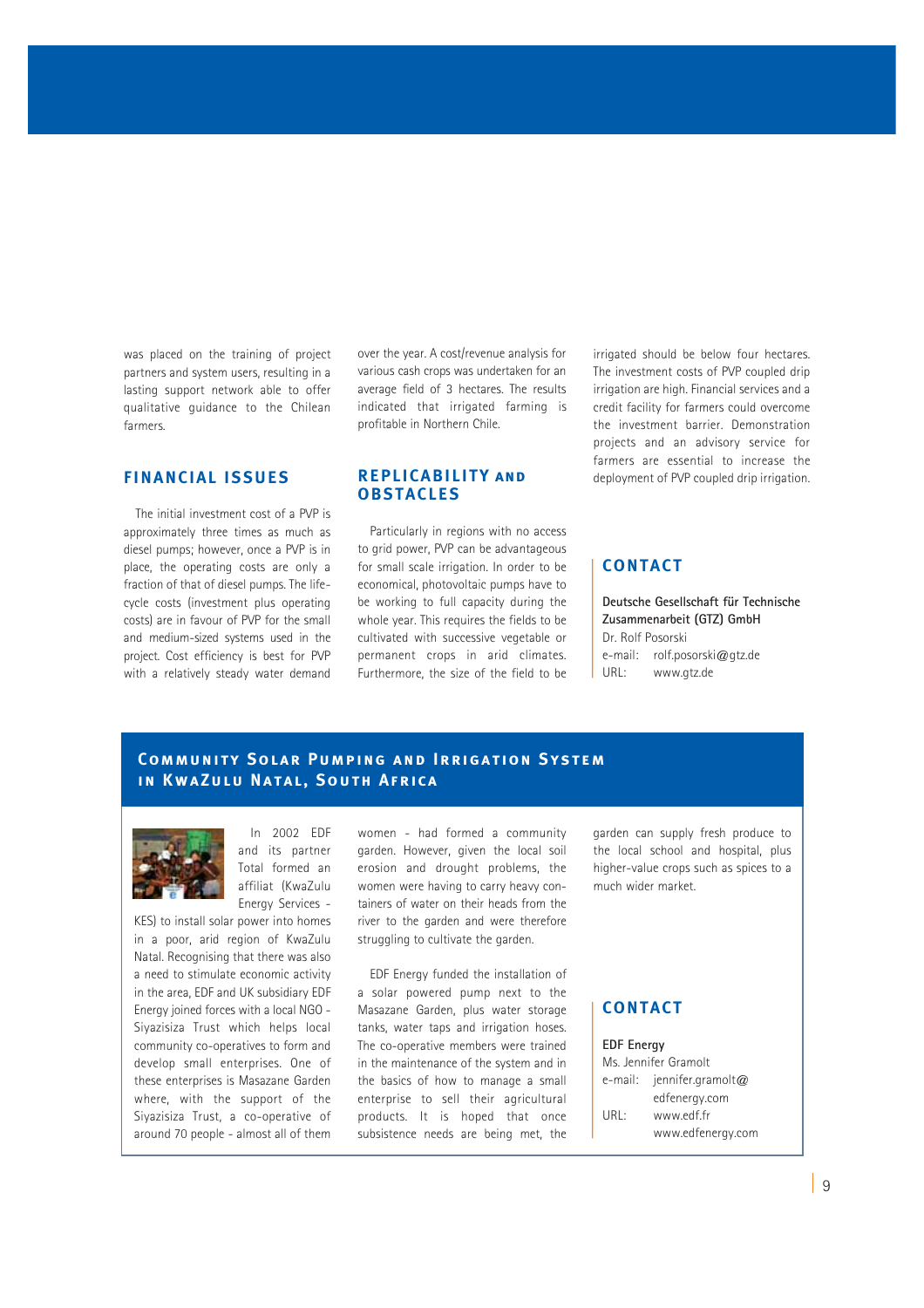# **PRODUCTIVE USE OF ENERGY THROUGH REHABILITATION OF SMALL HYDRO POWER PLANTS IN TIBET**

#### **Location:** Tibet

#### **Project's Aim:**

Improve the living conditions of the rural population

#### **Technical Answer:**

Provide electricity through rehabilitation of small hydro plants for productive use.



The project "Rural Infrastructure and Vocational Training" carried out by the Integration Environment & Energy GmbH on behalf of the Deutsche Gesellschaft für Technische Zusammenarbeit (GTZ) GmbH, aims to support income generation in rural areas by providing electricity for productive use. Electricity is provided through the rehabilitation of small hydro power plants operated in isolated grids. The project started in 1995 and is expected to run until 2006.

About 30,000 people have been supplied with electric power so far. Some 600 people have participated in business and technical training activities.

The sustainable operation of the plants is ensured by the introduction of a private leaseholder structure. Both the leaseholder and the plant owner have to save a certain amount of their income in order to guarantee the availability of sufficient funds for the operation, maintenance and repair of the plants. At the same time new appropriate technology has been introduced.

### **BENEFITS**

The project resulted in environmental as well as economic benefits. In all of the villages supplied by electricity the cash income increased remarkably. Productive use of electricity created sustainable economic activities at local and regional level. The data obtained so far indicates that one kWh of productive used electricity increased the villages' total income by about 2 US Dollar.

Small hydro power plants do not have a negative impact on the environment. The water used in the power station represents a very small part of the river and does not cause damage to life along the riverbank or within the river itself. Fish ladders guarantee that fish can pass the weir buildings. Additionally, the generation of power by small hydro power plants replaces the operation of diesel driven generators and thus reduces  $CO<sub>2</sub>$  emissions. The hydro power is generated locally, which prevents energy transport by truck, and therefore additionally reduces  $CO<sub>2</sub>$ emissions and other harmful substances.

#### **TECHNOLOGY**

The project rehabilitated about 32 hydro power plants with capacities ranging from 20 kW up to 500 kW. The rehabilitation process lasted about 6 to 12 months.

The technology used is adapted to the local conditions. Locally manufactured equipment guarantees the availability of spare parts in the local market and access to technical advice.

The improved technology introduced to the hydro power plants by the project improves the lifetime and operation quality of the plants and, by applying this technology in other plants, to the overall power situation.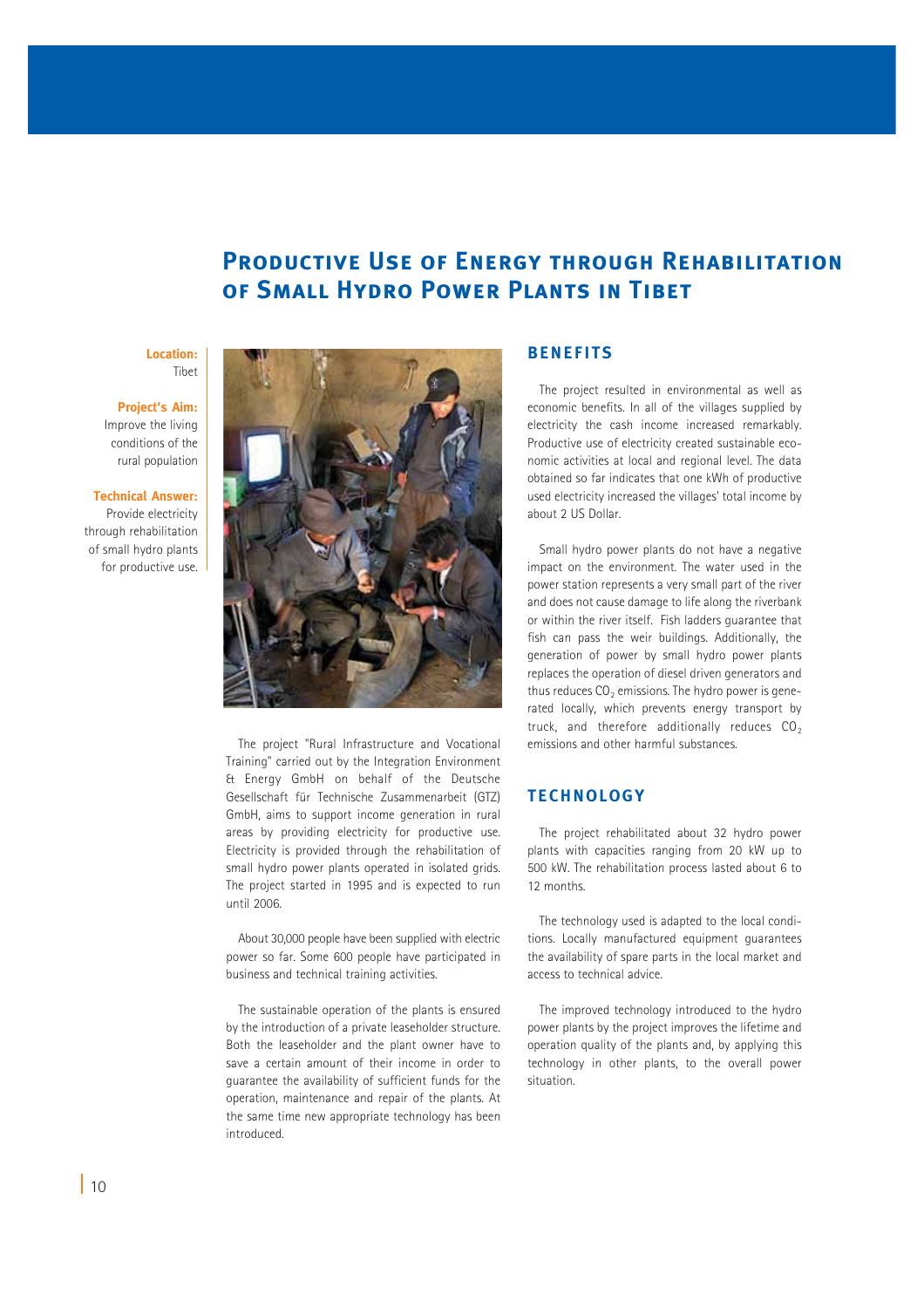

### **SUSTAINABILITY**

The financial sustainability is guaranteed by a private leasing structure. The revenue from the hydro power plants covers operational and management costs and, to some extent, capital costs. The leaseholder's monthly income exceeds the average income in the area about 3-5 fold. He is therefore highly motivated to keep the power station running.

To ensure successful operation of the plants, know-how is transferred by means of non-formal training courses. The economic activities are supported by non-formal technical and business training, based on modules lasting between two and four weeks each. Furthermore, a special monitoring system updates all parties involved on a regular basis and allows for early intervention in the case of operational problems or malfunction.

#### **FINANCIAL ISSUES**

The specific rehabilitation cost of the hydro power plants is about 800 to 2,000 US Dollar / kW installed.

To support the economic activities of the rural population the programme launched a micro-credit scheme which is operated in close co-operation with the Agricultural Bank of China. To date, about 100 micro credits ranging between 150 and 2,000 US Dollar have been granted. The pay-back period is 1-2 years, with a pay-back rate of 100 per cent.

Additionally, the Tibetan provincial government supported the project by contributing to funds and investments, and by providing office space and technical and administrative personnel.

#### **OBSTACLES**

People were used to obtaining their power from the government free of charge. They had to learn that power generation costs money. Decision makers and administration officers had to be convinced that the training of adults was important in order to achieve the objective.

### **REPLICABILITY**

The project can be replicated in other places. The concept provides a complete strategy for improving rural living conditions by creating business activities. It involves the whole village community and, therefore, contributes to the reduction of poverty and of gender-related tensions.

Locally available business opportunities and natural resources are taken into consideration. The participatory approach leads to low investment costs but creates high identification by the target group with the project's outcomes.

The management concept of the hydro power plants is particularly suited to remote isolated sites and was greatly appreciated by the provincial Tibetan government. After close examination by the provincial Tibetan government, this management concept was adopted as the general concept for the operation of another 700 power plants.



## **CONTACT**

**Deutsche Gesellschaft für Technische Zusammenarbeit (GTZ) GmbH** Peter Engelmann e-mail: peter.engelmann@gtz.de URL: www.gtz.de

#### **Integration Environment** & **Energy GmbH** Dr. Ulrich Frings

e-mail: Ufrings@integration.org URL: www.integration.org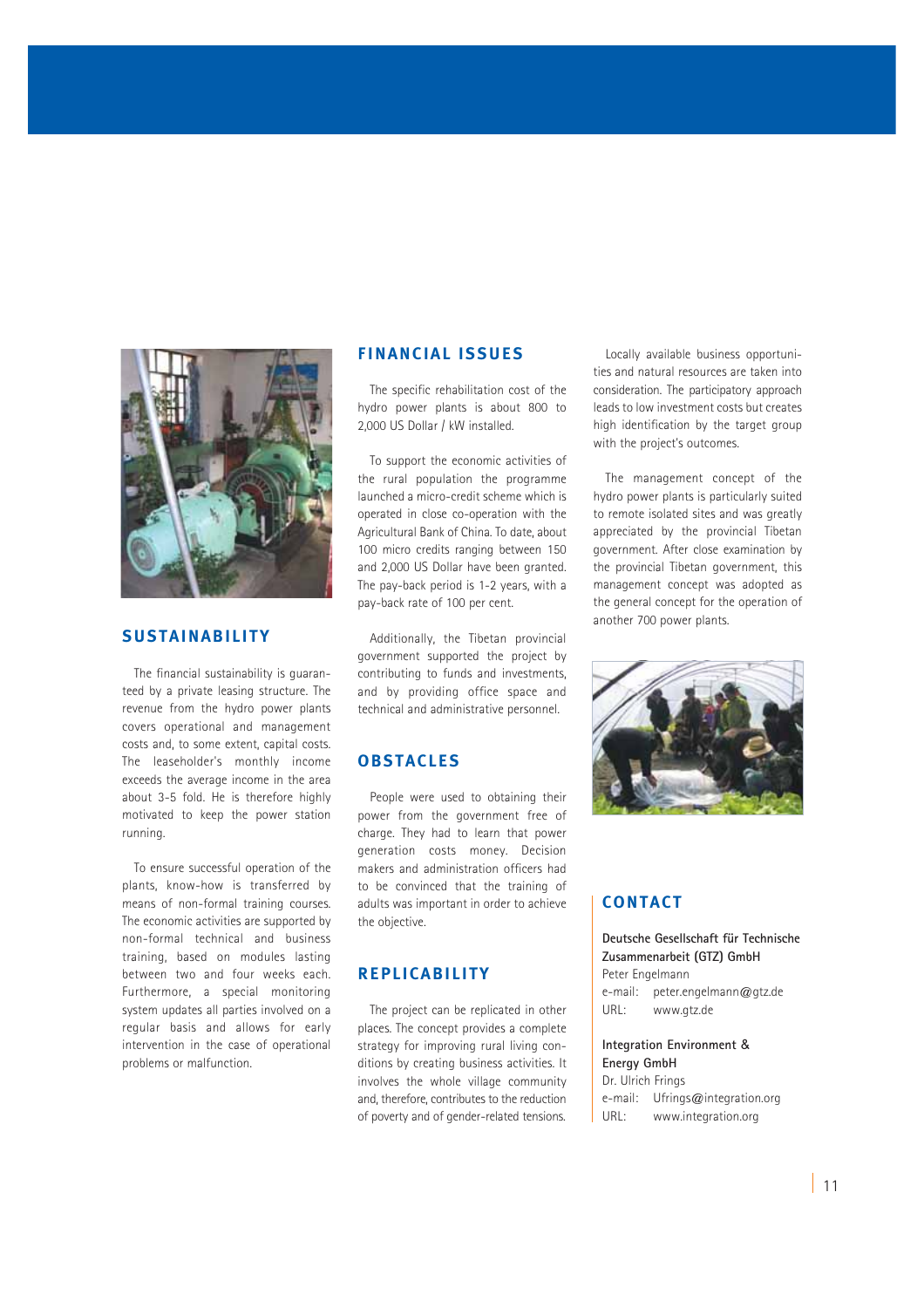## **Decentralized Desalination with Renewable Energies**

## **Location:**

Canary Islands, Spain

#### **Project's Aim:**

Promote and implement new technologies in the renewable energy and water treatment sectors

#### **Technical Answer:**

Stand-alone desalination systems powered by renewable energy



The Canary Islands Institute of Technology (ITC Canarias) is involved in renewable energies, water technology and sustainable development. One of ITC's aims is to stimulate the industrial development of the Canary Islands in the renewable energy and water treatment sectors by means of promoting and implementing new technologies on the Islands. ITC uses its testing ground in Pozo Izquierdo as a platform for demonstrating the potential of new technologies and innovative products. ITC has developed many projects at this location, with the main objective being the development of stand alone renewable energy-driven desalination systems which are able to produce fresh water at any location that has renewable energy potential. In addition to this, the projects focus on the development of appropriate systems with the potential to combine renewable energy technologies and desalination processes. Projects which are currently dealing with desalination by renewable energy are as follows:

**SDAWES** (Sea Water Desalination (SWD) by means of an Autonomous Wind Energy System)

- **AEROGEDESA (Wind "Electrical" SWD)**
- DESSOL (Solar "Electrical" SWD)
- AERODESA I (Wind "Mechanical" SWD)
- **AERODESA II (Wind "Hydraulic" SWD)**
- Punta Jandía (Wind "Diesel" SWD)

### **BENEFITS**

These desalination systems provide water scarce areas with fresh water; areas where the water supply usually comes from wells and where the demand for water is greater than the water recovery. In some cases this can lead to the use of brackish water which has a harmful impact on human health, and can also result in the drying-up of natural water sources which produces negative consequences for the environment. Furthermore, the use of renewable energy contributes to the reduction of  $CO<sub>2</sub>$  and  $SO<sub>2</sub>$ emissions. For example, the avoided  $CO<sub>2</sub>$  emissions in the SDAWES project account to 1.7 t per year, and the avoided  $SO<sub>2</sub>$  emissions to 40 t per year.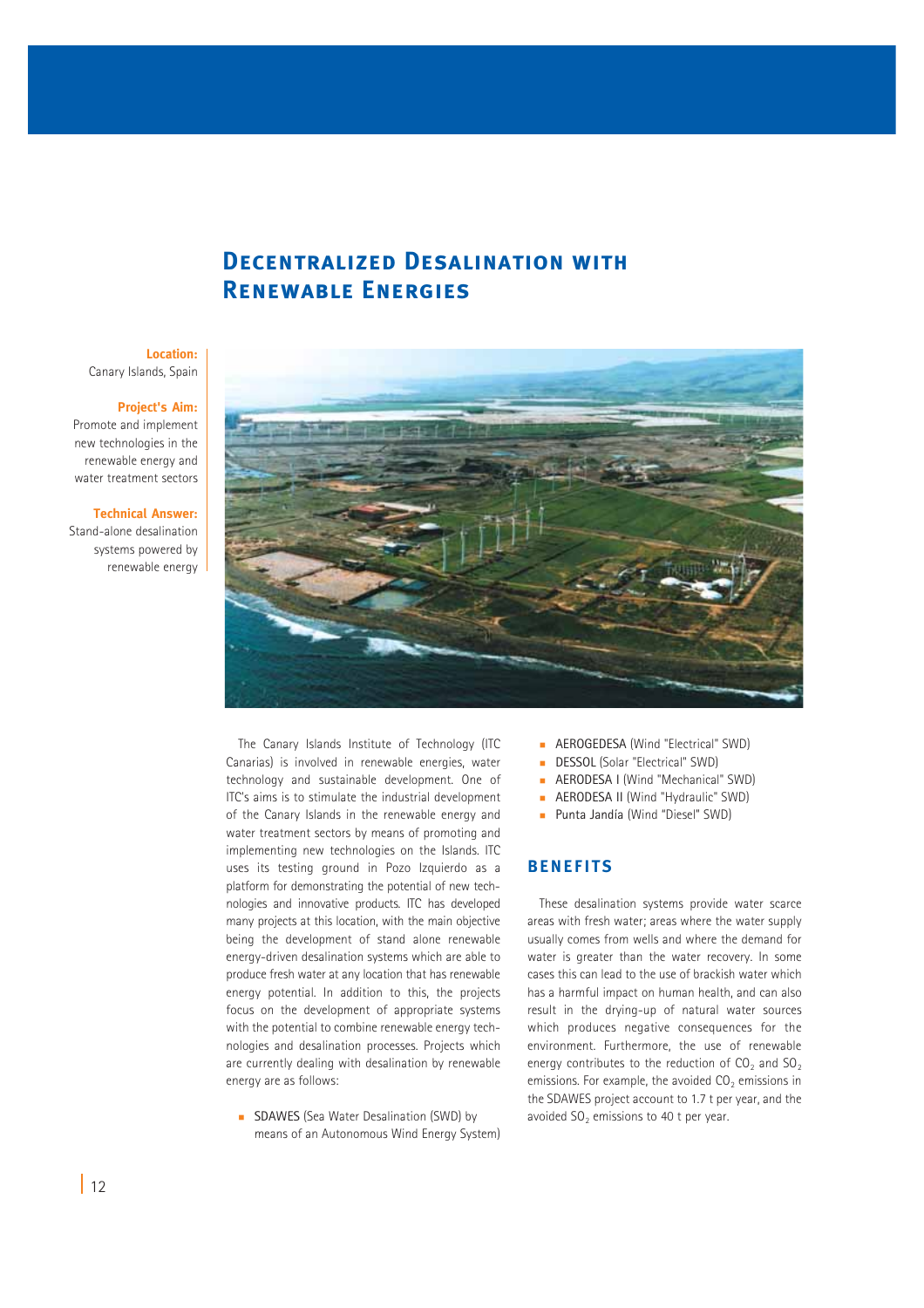#### **TECHNOLOGY**

The projects mentioned above all deal with desalination systems powered by renewable energy, namely wind or solar energy. The majority are designed for coupling to a reverse osmosis plant only. One exception is the SDAWES (Sea Water Desalination by means of an Autonomous Wind Energy System) project: it consists in an off-grid wind farm with two wind generators which have 230 kW nominal power each, supplying electricity to three different kinds of desalination systems:

- Reverse Osmosis (RO): 8 plants with 25 cubic meters per day nominal production each, being connected or disconnected depending on the available wind power
- **Electro Dialysis Reversal (EDR):** 1 plant with a production capacity of 200 cubic meters per day, using as feed water artificially produced brackish water
- **Vapour Compression (VC):** 1 plant with a production capacity of 50 cubic meters per day

The control of the isolated grid (frequency and voltage) is carried out by means of a flywheel and a synchronous machine.

#### **SUSTAINABILITY**

In many places in the world the use of fossil fuels results in high dependence on imported energy as this resource is concentrated in very few areas. This situation is particularly evident in island locations and, therefore, the use of a local renewable energy source such as wind can substantially reduce, or even avoid, this dependence.

#### **FINANCIAL ISSUES**

Desalination systems using wind energy are generally more economic than those using solar energy. For example, relying on data from the DESSOL project where water is desalinated by means of solar energy, sale prices vary between 7 and 9 Euro per cubic meter. When assessing the economic data of a desalination system using wind energy from the SDAWES project only reverse osmosis (RO) plants have been taken into consideration. In these cases the final prices greatly depend on the size of the RO desalination plant. For a plant of 1,100 cubic meters per day a price of around 0.82 Euro per cubic meter can be attained. This price can be competitive in relation to the current water production systems powered by conventional energy.





#### **OBSTACLES**

One of the most significant obstacles has been raising finance to develop the necessary technology. On the supply side other obstacles, especially in developing countries, are the problems associated with introducing new technologies, the lack of training of local staff, the risk of equipment theft, the risk of the project being abandoned, etc.

#### **REPLICABILITY**

These desalination systems are easily transferable to developing countries. Due to their simple, robust and reliable operation, and low maintenance, they are adaptable to the varying conditions of target locations.

Several replications of former mentioned ITC projects have already been installed, or are in execution, in a number of African States like Morocco, Mauritania, Tunisia and Senegal.

### **CONTACT**

#### **Canary Islands Institute of Technology (ITC Canarias)** Mr. Gonzalo Piernavieja

e-mail: gpiernavieja@itccanarias.org URL: www.itccanarias.org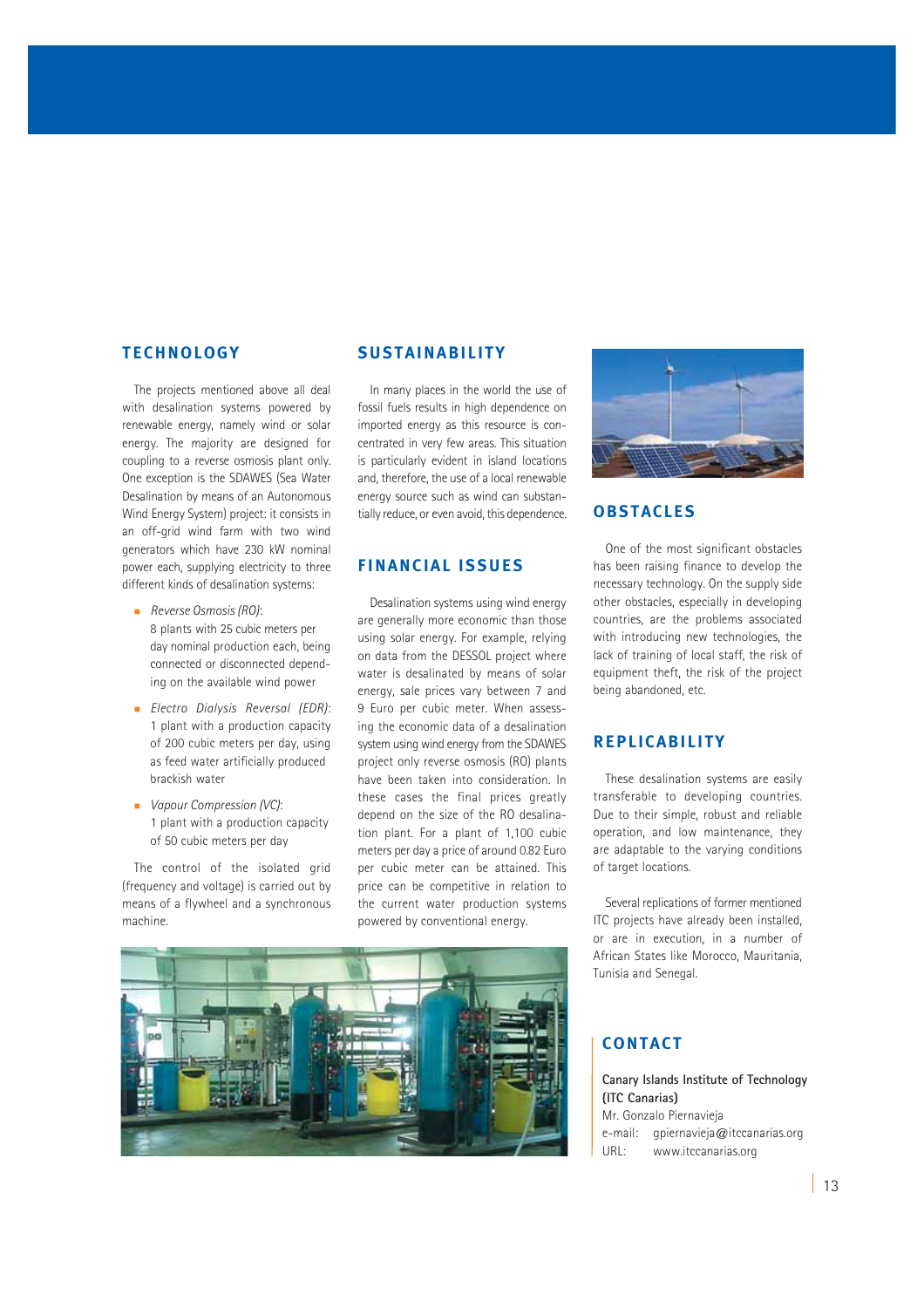# **Next Prep-Topic: Sustainable Transport**

The forthcoming PREP-brochure will mirror the stated objectives of prior issues, namely to collect, evaluate and promote good practice examples, and will highlight the issue of 'Sustainable Transport'.

#### **BACKGROUND**

Transport enables individuals to move from one place to another, to go to work or to participate in social life and it also facilitates the movement of commercial goods. Transport supports the financial and social development not only of individuals but of whole regions. Therefore it is indispensable nowadays and the demand for it is growing worldwide.

Apart from all its positive effects transport also has several adverse effects on our health and on the environment. More than 600,000 people die every year in road accidents and about 50 million people are seriously injured. The World Health Organisation estimates that traffic accidents will be the second main cause of death and injury in the developing countries by 2020. Additional health risks derive from polluting substances emitted by vehicles such as sooty particles, sulphur dioxide and heavy metals.

According to the German Federal Environmental Agency (UBA), in Germany, for example, up to 150 hectares of land are consumed daily for habitation and transportation reasons especially on greenfield sites. Construction and expansion of transport infrastructure therefore pose a threat to biodiversity by causing habitat fragmentation - the splitting of natural ecosystems into smaller and more isolated units.



Photo: Nikolai Bockholt

Most transport trends are unsustainable and estimates predict that greenhouse gas emissions and energy consumption caused by transport will double by the year 2025. If the developing countries in Asia, Africa and Latin America become motorised to the same degree as the USA and Western Europe, the consequences for the global environment, energy and economy will be devastating.

In accordance with the objectives of WISIONS the new PREP topic 'Sustainable Transport' focuses on promoting good practice examples adopted through innovative strategies, energy efficiency and renewable energy in the field of sustainable transport. This includes for example the improvement of automotive fuel consumption, an issue which is ever more urgent in view of the current high oil prices. Technical improvements such as low-weight vehicles or hybrid concepts can enhance energy efficiency in the transport sector. Likewise, alternative drives such as fuel cells, as well as alternative fuels like bio fuels or hydrogen, are interesting in terms of their potential contribution to increasing the share of renewable energies.

Of course, it is not only passenger cars that are of significance but also two wheelers, means of public transport and the freight sector.

In addition to technical improvements, structural changes in transport activity are also essential on the road towards sustainable transport. In view of the ever-growing volume of transport it is evident that technical improvements alone will not outweigh this development. Structural improvements mainly focus on decreasing the volume of private car use. Corresponding examples include the enhancement of Public Urban Transport and abatement strategies based on innovative settlement structures and short-distance material cycles.

## **FIELDS OF INTEREST:**

 Energy Efficiency in the Transport Sector Renewable Energy in the Transport Sector Public Urban Transport



Photo: Nikolai Bockholt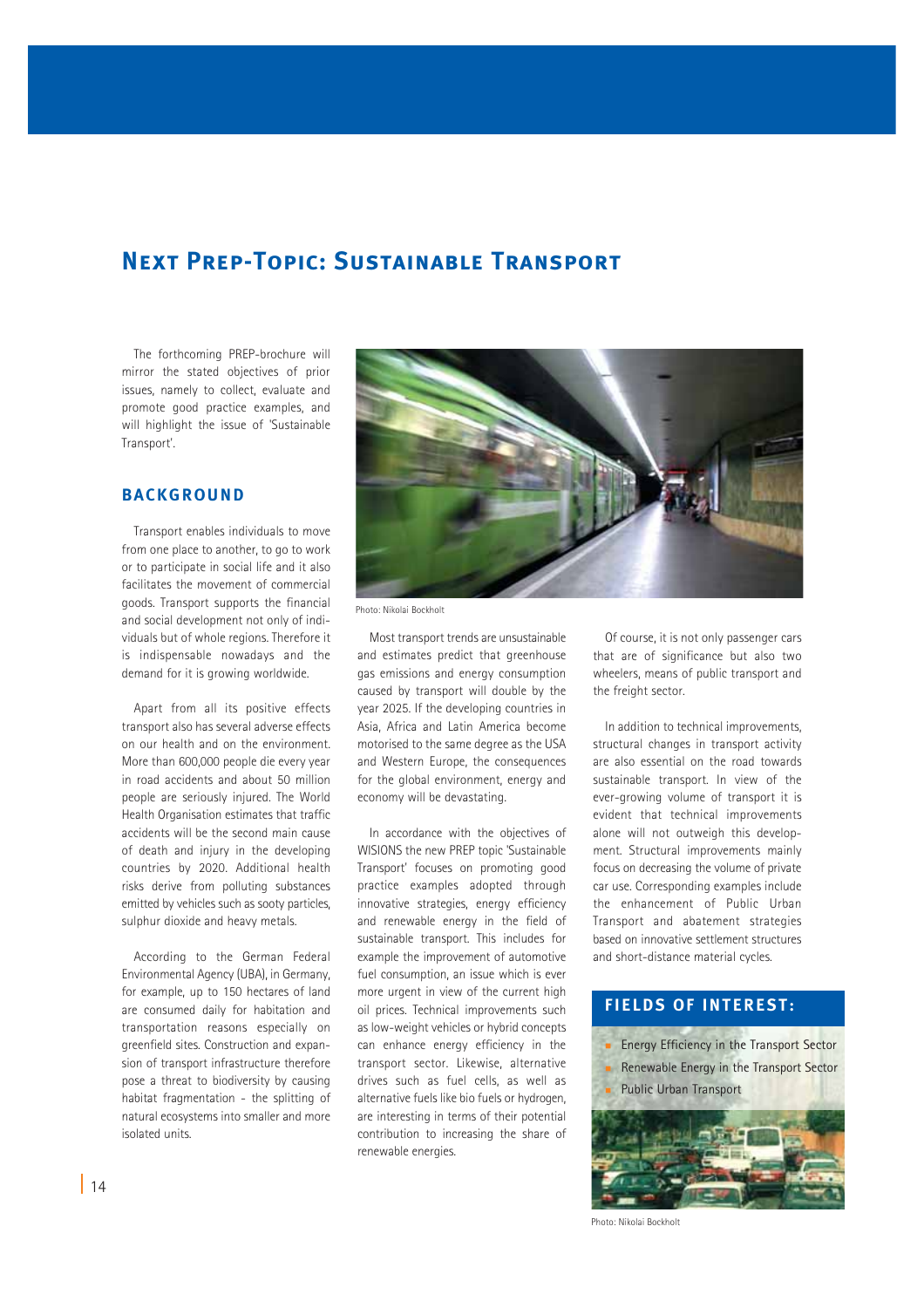# **SEPS - Sustainable Energy Project Support**



Energy is essential, be it for cooking, lighting, or industrial application. However, people have yet to learn how best to use natural resources. Sustainable development depends on the efficient use of resources, and specifically on the widespread use of clean and renewable energy.

Widespread use of fossil fuels threatens climate and health because of dangerous emissions, leading to high social and economic costs. Today there are still more than 2 billion people who do not have access to sufficient energy.

As the global population rises and the world economy grows, challenges will also increase. In particular, this will be the case if we simply continue with, or copy, conventional approaches.

Therefore intelligent, sustainable energy projects of strategic global importance need to be implemented and promoted.

#### **SEPS OBJECTIVES**

Realistic visions and concepts for effective projects for sustainable energy exist, but much needed implementation sometimes fails. The key objective of SEPS is to identify those projects with the real potential to be of strategic importance in the renewable and efficient use of energy.

By providing technical and other forms of support, SEPS seeks to overcome the obstacles and be instrumental in making clean and efficient energy commonplace.

Projects supported must be innovative, sustainable and suitable for replication in other parts of the world. They have to be in a state ready for implementation and a well-developed implementation strategy must be in place.

#### **ACTIVITIES & BENEFITS**

The most promising renewable and energy efficiency concepts are selected using transparent analysis based on internationally recognised criteria. Once a project is selected, SEPS can provide additional guidance and support, for example:

- **Practical expert advice and know**ledge transfer for effective implementation
- **Potential financial support to assist** with project implementation
- Guidance and support for obtaining additional funding
- $\blacksquare$  Promotion to relevant institutions. decision makers and scientists
- Publication on www.wisions.net

#### **CRITERIA FOR OBTAINING SEPS SUPPORT**

SEPS has a set of criteria used in selecting appropriate sustainable projects and relevant forms of support. The following 5 criteria are obligatory:

- **Technical viability of the project**
- Economic feasibility
- Local and global environmental benefits
- **Marketability and replication** posibilities
- $\blacksquare$  Implementation strategy

#### **ADDITIONAL CRITERIA**

As the goal of sustainable development requires an integrated approach, some additional criteria are also applicable:

- Social aspects
- Inclusion of local population/ structures
- **Employment potential**
- Co-operation with other stakeholders

More information about SEPS can be found at:

www.wisions.net/pages/SEPS.htm